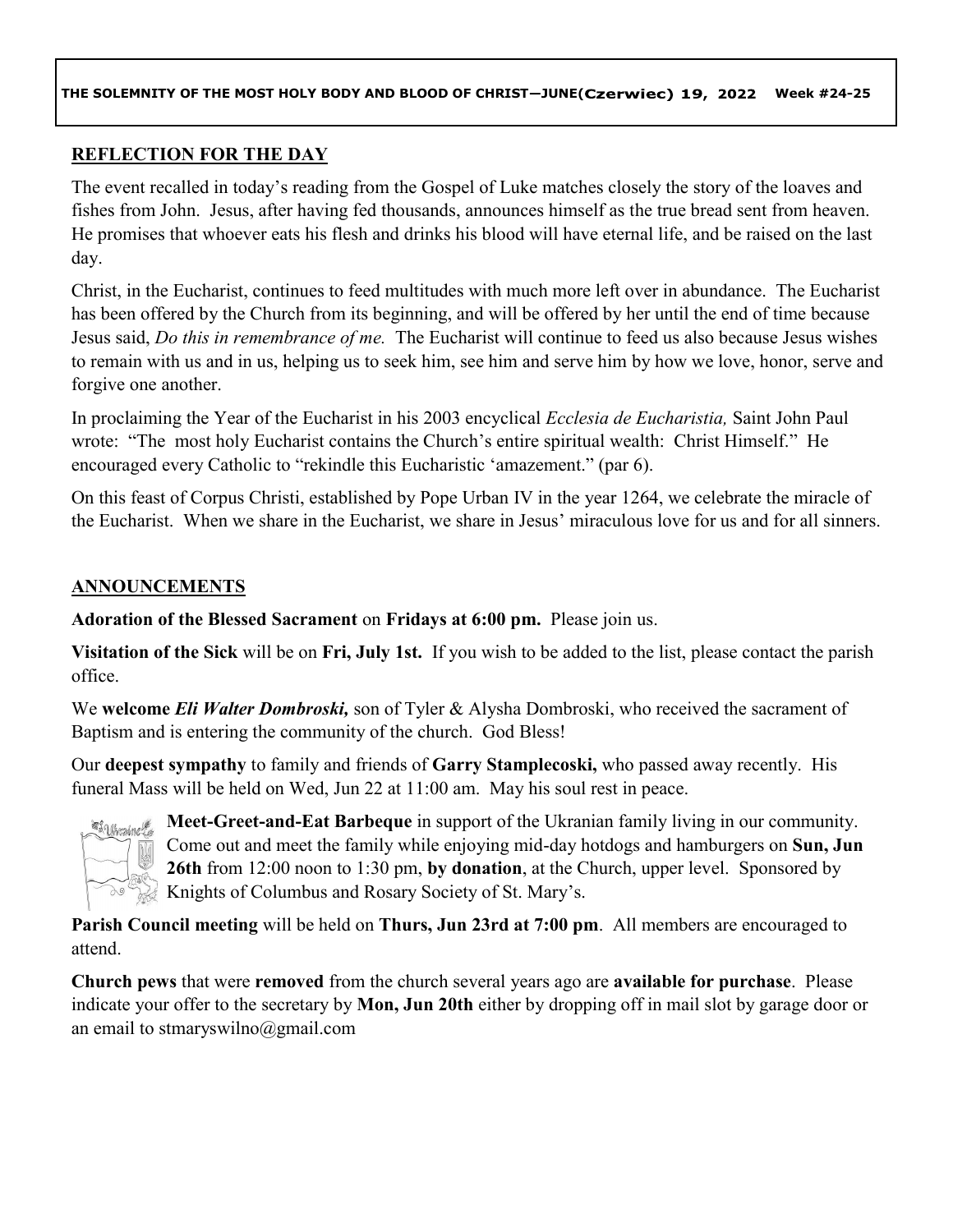## **MORE ANNOUNCEMENTS**

**Thank you** to the many **gardeners** for maintaining the flower beds in front of rectory, side of church and grotto. **Thank you** also to the many **families** who care for the Stations of the Cross

The St. Mary's Knights of Columbus and Rosary Society would like to acknowledge the efforts and time spent helping in baking, collecting, setup and take down at the Yard and Bake Sale we had last Saturday. **Thanks** to Raphael, Delmar, Aloysius, Mike B, Brandon H, Eric, Sabina, Dennis, Stanley, Ken, David B, Emmett, Richard S, Zdzislaw, Ed, Dorothy, RoseRita, Lorraine and the many others. Your combined efforts made this event run smoothly. A big **THANK YOU** also to **all the contributors** of donations to the Yard and Bake Sale. The Yard Sale brought \$2,058.70 and the Bake Sale \$693.50. Without you this would not have been possible.

The **Cemetery Committee** did a safety audit of St Stanislaus Kostka cemetery in May. Some monuments had to be laid down due to instability. Two monument dealers are preparing estimates for nine identified items that are in dire need of repair. The repairs will be done this summer. Thanks for your understanding. Approximately 30 new crosses will also be erected on identified gravesites and replace some existing ones.

**Thank you to Zdzislaw Jachna and helpers** for installing the illuminated blue cross on our church in a safe and professional way. **Thank you to the anonymous donor.** 

Catholics worldwide are urged to pray for Priests, **June 24th**, on the **World Day of Prayer for Priests.** The day was begun by Saint John Paul II in 2002 with the objective of having all Catholic faithful join in prayer for the sanctification of Priests. The World Day of Prayer for Priests coincides with the Feast of the Sacred Heart of Jesus.

**July 1 is celebrated as Canada's birthday.** Canadians should seek to be witnesses to Christ in Canada and the world, and to continue working to influence those in government to act from Christian principles and attitudes. Christians, realizing they do not have a lasting home here, should pray and work for justice and peace in Canada and throughout the world, so that all God's people may share in the goods of this earth. God's kingdom will come only when all people are ready to let Christ's teaching guide and rule their lives and actions.

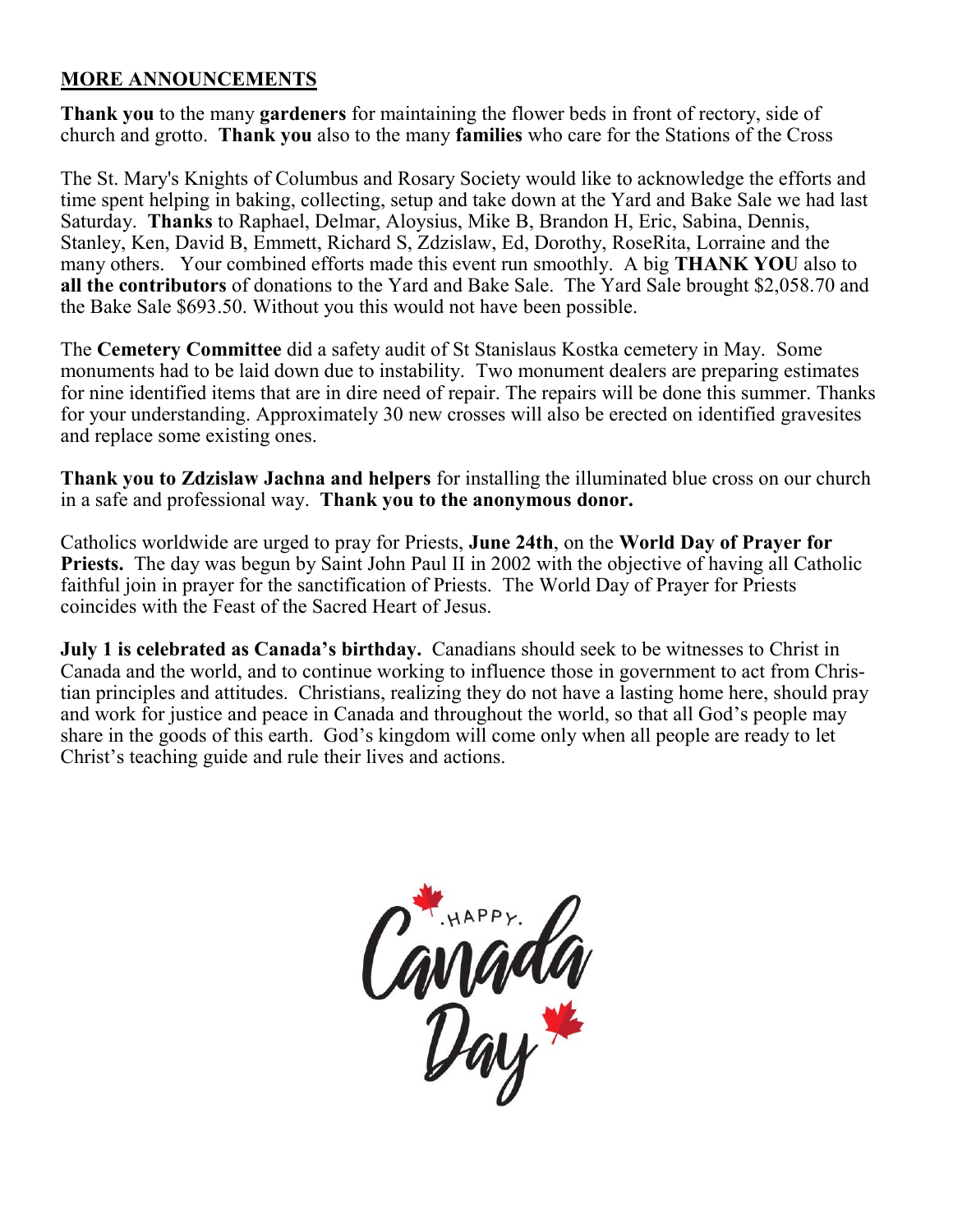### **PARISH COLLECTIONS**

**Please use stmaryswilno@gmail.com when you are making an etransfer from your bank account.** It will be directly deposited and the church will be notified. There is a section to make a note, **please indicate if donation is regular Sunday collection, building fund or In Memory Of (with name)**. **Also, if you are not a parishioner, please provide mailing address there.** All donations will be recorded as usual, designated as per request, and will appear on the year end tax receipt.

| <b>MINISTRY ASSIGNMENTS</b>               |                                          |  |
|-------------------------------------------|------------------------------------------|--|
| Sat, Jun18-5:00 pm                        | <b>Rita Coulas</b>                       |  |
| Sun, Jun 19-11:00 am                      | Len Gignac / Ryszard Prusakiewicz        |  |
| Sat, Jun 25-5:00 pm                       | Steve Platt                              |  |
| Sun, Jun 26-11:00 am                      | Catherine Bloskie / Andrzej Wielgosz     |  |
| Altar Guild: Mon, Jun 27 to Sun, July 10  | Virginia Platt & Helpers                 |  |
| Sat, July $2 - 5:00$ pm                   | Edwin Echavarry                          |  |
| Sun, July 3-11:00 am                      | Len Gignac / Andrzej Suska               |  |
| Sat, July $9 - 5:00$ pm                   | Ann & Tobias Sullivan                    |  |
| Sun, July 10-11:00                        | Catherine Bloskie / Ryszard Prusakiewicz |  |
| Altar Guild: Mon, July 11 to Sun, July 24 | Drenda Lapenskie & Helpers               |  |

**HAPPY FATHER'S DAY** to all the Dads, Step-dads, Grandads, Uncles, Brathers, Causins and Friends that step up to show a child what it truly means to be a Father.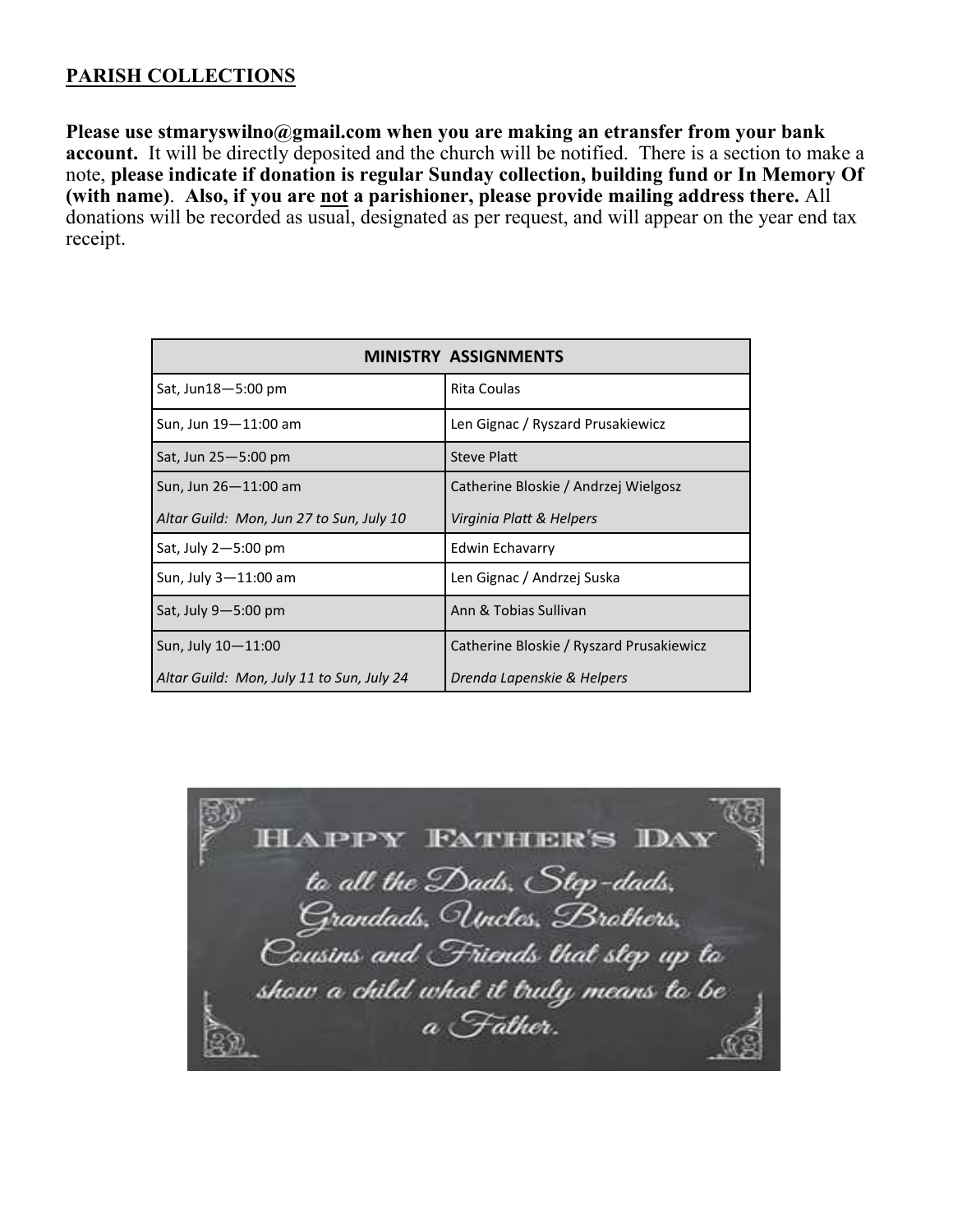We expect that a good number of parishioners will continue to wear masks, especially as attendance increases at our Masses. We encourage anyone who wishes to wear a mask to do so as their comfort is very important to all of us. Please self-monitor for any signs of illness, and to continue to avoid circumstances where you could transmit COVID-19 to others.

Masses will be still transmitted through the radio station **88.3 FM.**

### **SCHEDULE OF MASSES—June 19th—June 25th**

**Sunday, June 19—THE SOLEMNITY OF THE MOST HOLY BODY AND BLOOD OF CHRIST—** *St. Romuald—***Father's Day 11:00 AM (Polish/English) +Jarosław Modlinski** (Konienczny Family)

**Monday, June 20—***Our Lady of Consolation, Sts. Alban, Julius & Aaron* **10:00 am (Polish) +Krystyna Suska** (Paul & Immaculate Thanase)

**Tuesday, June 21—No Mass***—St. Aloysius Gonzaga*

**Wednesday, June 22—***St. Paulinus of Nola, Sts, John Fisher & Thomas More* **7:00 pm (Polish/English) +Monica Burchat** (Raymond & Drenda Lapenskie) **+Andrew (Della), Patrick & Peter Dombroskie** (Chris & Kelly Cybulskie) **Health & Blessings for Janina Warchulski** (Kot Family)

**Thursday, June 23—No Mass—***The Nativity of St. John the Baptist, St. Audre*

**Friday, June 24***—The Most Sacred Heart of Jesus*

**6:00 pm Adoration of the Blessed Sacrament** 

**7:00 pm +Adolph Burchat** (Xavier & Bev Hudder) **+Ron Coulas** (Barry, Zigmund & Margaret Biernaskie) **+Raymond Drystek** (Michael & Catherine Bloskie & Family)

**Saturday, June 25—***The Immaculate Heart of the Blessed Virgin Mary, St. Prosper, St. William* **5:00 pm +Leonard Kuiack & daughter, Joan Glinny** (Irene Kuiack)

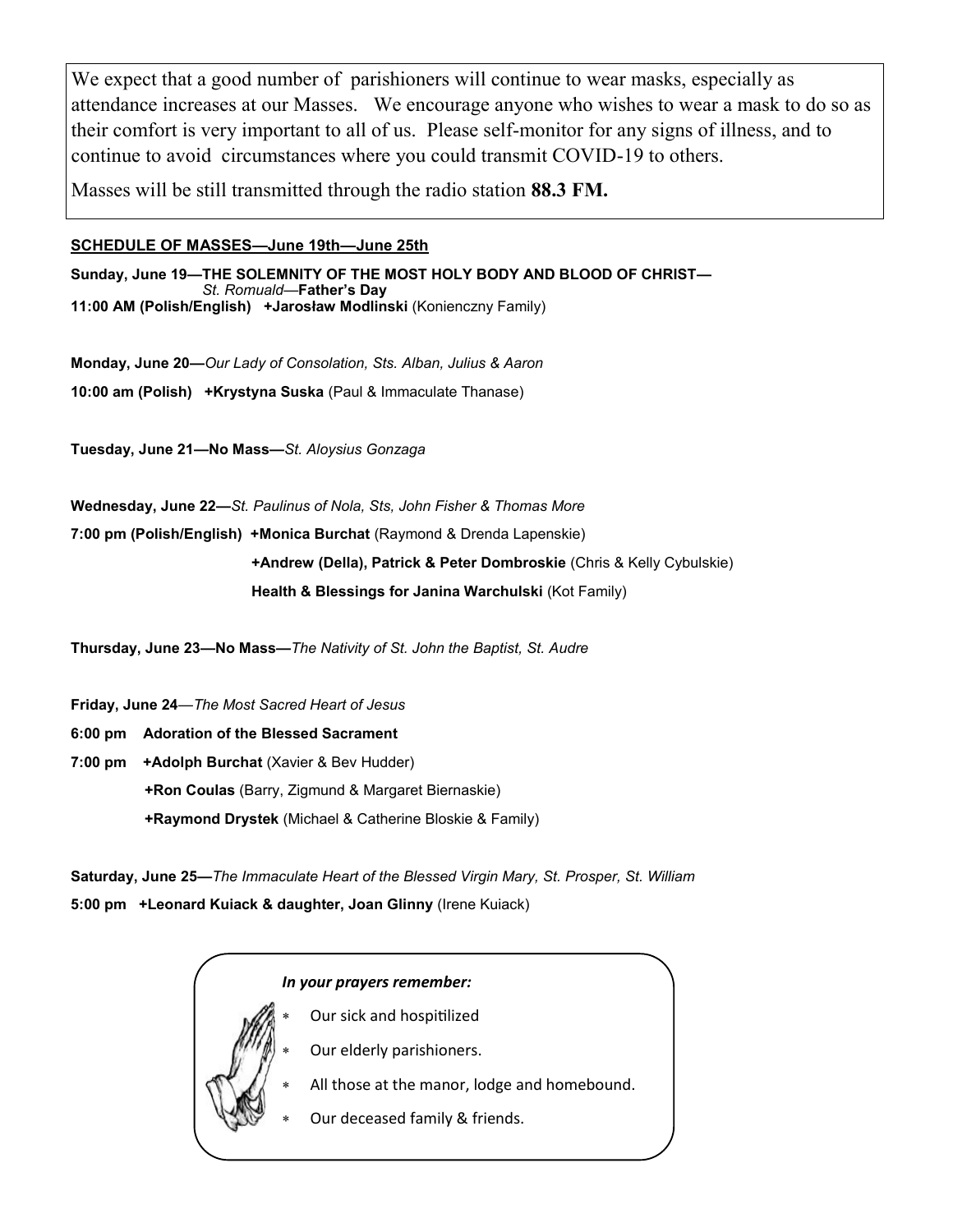#### **SCHEDULE OF MASSES—June 26th—July 3rd**

**Sunday, June 26—THIRTEENTH SUNDAY IN ORDINARY TIME—***St. Josemaria Escriva*

**11:00 am (Polish/English) For all of our Parishioners**

**Monday, June 27—***Sy Cyril of Alexandria, Mother of Perpetual Help, Bls. Budka & Velychkovsky* **10:00 am (Polish) Za +Sean Van Rooyan** (Zofia Kosinski)

**Tuesday, June 28—No Mass***—St. Irenaeus*

**Wednesday, June 29— No Mass -***Sts. Peter & Paul, Apostles*

**Thursday, June 30—No Mass—***First Martyrs of the Holy Roman Church*

**Friday, July 1—FIRST FRIDAY***—St. Thierry, St. Junipero Serra—CANADA DAY*

**6:00 pm Adoration of the Blessed Sacrament** 

**7:00 pm +Frank & Margaret Pecarski** (Emmett & Frances Pecarski) **+Józefę i Mieczysława Grabowskich** (Krzysztof & Genowefa Grabowski)  **+Deceased parents: Peter & Agnes Dorzek & Peter & Magdelin Yaraskavitch & Family** (Doreen Yaraskavitch)

**Saturday, July 2—***St. Otto*

**5:00 pm For all of our Parishioners**

"God never tires of forgiving us;

we are the ones who tire of seeking his mercy."

- Pope Francis